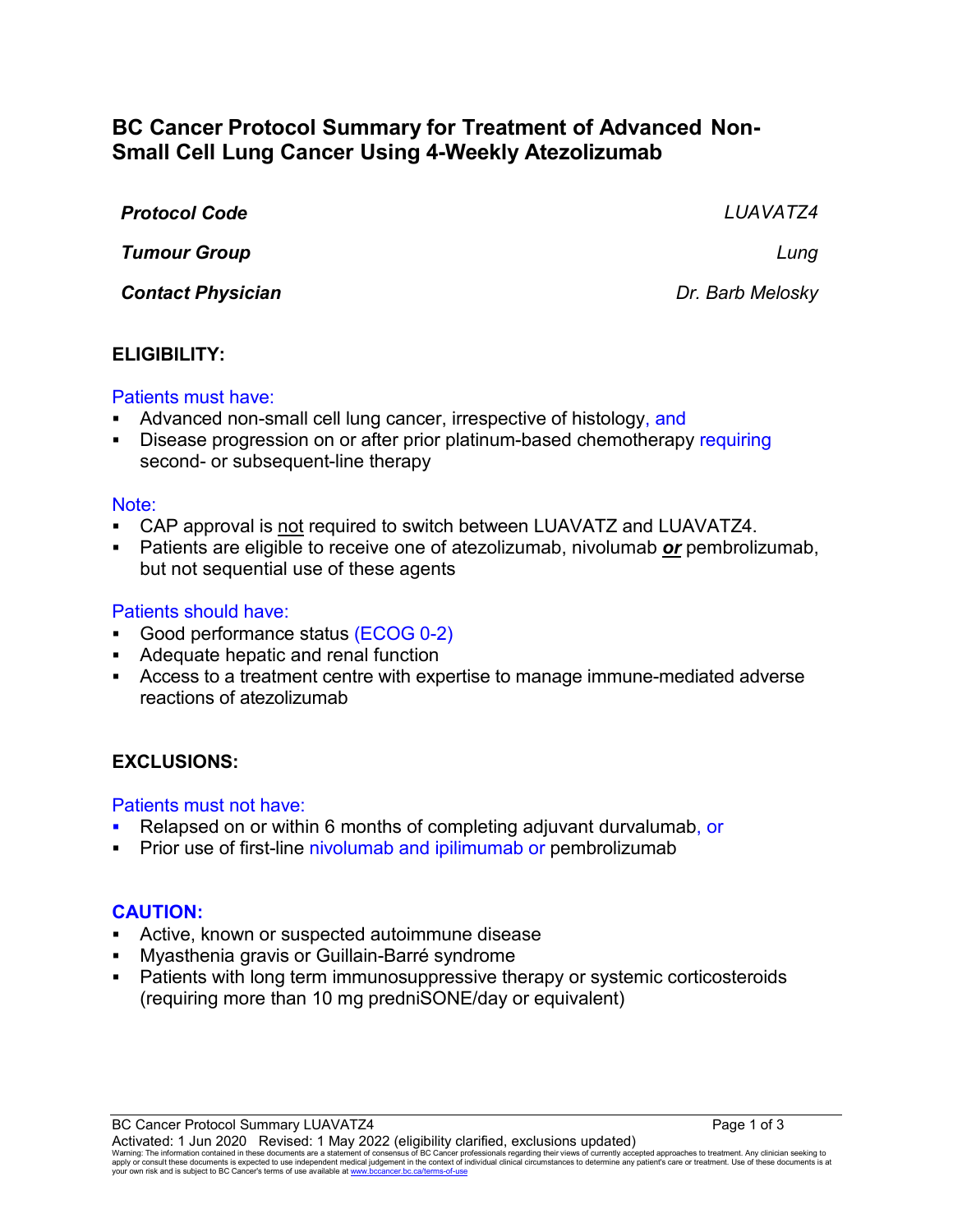### **TESTS:**

- Baseline: CBC & differential, platelets, creatinine, alkaline phosphatase, ALT, total bilirubin, LDH, sodium, potassium, TSH, morning serum cortisol, chest x-ray
	- $\circ$  C-reactive protein and albumin (optional, and results do not have to be available to proceed with first treatment)
- Before each treatment: CBC & differential, platelets, creatinine, alkaline phosphatase, ALT, total bilirubin, LDH, sodium, potassium, calcium, TSH
- If clinically indicated: chest x-ray, morning serum cortisol, lipase, glucose, serum or urine HCG (required for women of child bearing potential if pregnancy suspected), free T3 and free T4, serum ACTH levels, testosterone, estradiol, FSH, LH, ECG
- Weekly telephone nursing assessment for signs and symptoms of side effects while on treatment (optional)

# **PREMEDICATIONS:**

- Antiemetics are not usually required
- Antiemetic protocol for low emetogenicity (see SCNAUSEA)
- If prior infusion reactions to atezolizumab: diphenhydrAMINE 50 mg PO, acetaminophen 325 to 975 mg PO, and hydrocortisone 25 mg IV 30 minutes prior to treatment

# **TREATMENT:**

| Drug         | <b>Dose</b> | <b>BC Cancer Administration Guideline</b> |
|--------------|-------------|-------------------------------------------|
| atezolizumab | 1680 mg     | IV in 250 mL NS over 1 hour*              |

\* subsequent infusions may be given over 30 minutes if the first infusion is well-tolerated

Repeat **every 4 weeks** until disease progression or unacceptable toxicity

# **DOSE MODIFICATIONS:**

No specific dose modifications. Toxicity managed by treatment delay and other measures (see [SCIMMUNE](http://www.bccancer.bc.ca/chemotherapy-protocols-site/Documents/Supportive%20Care/SCIMMUNE_Protocol.pdf) for management of immune-mediated adverse reactions to checkpoint inhibitor immunotherapy, [http://www.bccancer.bc.ca/chemotherapy](http://www.bccancer.bc.ca/chemotherapy-protocols-site/Documents/Supportive%20Care/SCIMMUNE_Protocol.pdf)[protocols-site/Documents/Supportive%20Care/SCIMMUNE\\_Protocol.pdf\)](http://www.bccancer.bc.ca/chemotherapy-protocols-site/Documents/Supportive%20Care/SCIMMUNE_Protocol.pdf).

# **PRECAUTIONS:**

**1. Serious immune-mediated reactions**: can be severe to fatal and usually occur during the treatment course, but may develop months after discontinuation of therapy. May include enterocolitis, intestinal perforation or hemorrhage, hepatitis, dermatitis, neuropathy, endocrinopathy, pneumonitis, as well as toxicities in other organ systems. Early diagnosis and appropriate management are essential to

BC Cancer Protocol Summary LUAVATZ4 **Page 2 of 3** Page 2 of 3 Activated: 1 Jun 2020 Revised: 1 May 2022 (eligibility clarified, exclusions updated)

Waming: The information contained in these documents are a statement of consensus of BC Cancer professionals regarding their views of currently accepted approaches to treatment. Any clinicial sexpected by the sector of the your own risk and is subject to BC Cancer's terms of use available at www.